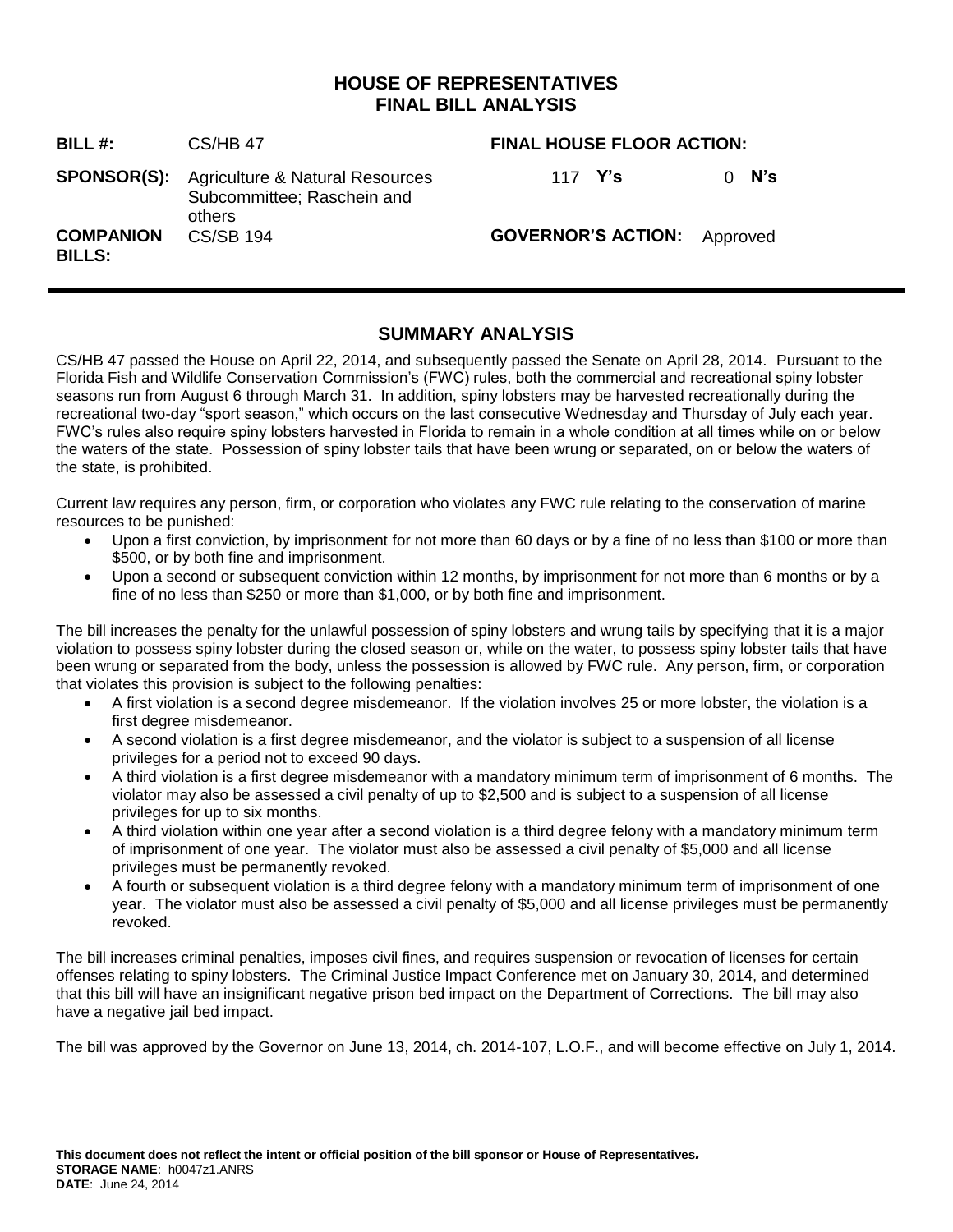# **I. SUBSTANTIVE INFORMATION**

## A. EFFECT OF CHANGES:

### **Spiny Lobsters**

One hundred percent of spiny lobsters commercially harvested $<sup>1</sup>$  in the U.S. come from Florida, with</sup> approximately 90 percent harvested in the Florida Keys.<sup>2</sup> Chapter 379, F.S., imposes regulations to ensure the long-term sustainability of the spiny lobster, including regulations that require licensure, establish closed seasons and areas, create a lobster trap certificate program, and that impose minimum size limits, gear restrictions, and trap specifications. The Florida Fish and Wildlife Conservation Commission (FWC) regulates spiny lobster fishing that occurs in Florida waters.<sup>3</sup>

#### Harvest Season

 $\overline{\text{According to FWC}}$ 's rules, both the commercial and recreational<sup>4</sup> spiny lobster seasons run from August 6 through March 31.<sup>5</sup> Consequently, no person is allowed to harvest, attempt to harvest, or have in his possession, regardless of where taken, any spiny lobster during the closed season of April 1 through August 5 of each year. <sup>6</sup> FWC's rules provide one exception to this prohibition by allowing spiny lobsters to be harvested recreationally during the recreational two-day "sport season," which occurs on the last consecutive Wednesday and Thursday of July each year.<sup>7</sup>

#### Wrung Tails

FWC's rules require spiny lobsters harvested in Florida to remain in a whole condition at all times while on or below the waters of the state.<sup>8</sup> Possession of spiny lobster tails that have been wrung or separated, on or below the waters of the state, is prohibited.<sup>9</sup>

### **Penalties**

Section 379.407, F.S., requires any person, firm, or corporation who violates any provision of ch. 379, F.S., or any FWC rule relating to the conservation of marine resources to be punished:

- Upon a first conviction, by imprisonment for not more than 60 days or by a fine of no less than \$100 or more than \$500, or by both fine and imprisonment.
- Upon a second or subsequent conviction within 12 months, by imprisonment for not more than 6 months or by a fine of no less than \$250 or more than \$1,000, or by both fine and imprisonment.

A court must assess additional penalties against any commercial harvester convicted of major violations.<sup>10</sup> For purposes of spiny lobster, a major violation is a violation of statute or FWC rules that

 $\overline{a}$ 

<sup>&</sup>lt;sup>1</sup> "Harvest" means the catching or taking of spiny lobster by any means whatsoever, followed by a reduction of such spiny lobster to possession. Spiny lobsters that are caught but immediately returned to the water free, alive and unharmed are not harvested. In addition, temporary possession of a spiny lobster for the purpose of measuring it to determine compliance with the minimum size requirements does not constitute harvesting, provided that it is measured immediately after taking, and immediately returned to the water free, alive and unharmed if undersized. Rule 68B-24.002(6), F.A.C.

 $2$  FWC 2014 analysis. On file with the Agriculture & Natural Resources Subcommittee.

<sup>3</sup> *Id*.

<sup>&</sup>lt;sup>4</sup> In Florida, in order to commercially harvest spiny lobster, a person must possess a Saltwater Products License, a Restricted Species Endorsement, and either a Spiny Lobster Endorsement (C) or a Lobster Dive Endorsement (CD). Recreational harvesting requires a valid recreational saltwater fishing license and a spiny lobster permit. FWC 2014 analysis. On file with the Agriculture & Natural Resources Subcommittee.

 $5$  Rule 68B-24.005(1), F.A.C.

<sup>6</sup> *Id*.

 $^7$  During the two-day sport season, persons may not harvest spiny lobster by any means other than by diving or with the use of a bully net or hoop net. In Monroe County, persons may not harvest spiny lobster by diving at night (from one hour after official sunset until one hour before official sunrise), or in or from the waters of John Pennekamp Coral Reef State Park. Rule 68B-24.005(2), F.A.C. <sup>8</sup> Rule 68B-24.003, F.A.C.

<sup>9</sup> *Id*. Unless the spiny lobster are being imported pursuant to Rule 68B-24.0045, F.A.C., or were harvested outside the waters of the state and the wringing or separation was pursuant to a federal permit allowing such wringing or separation.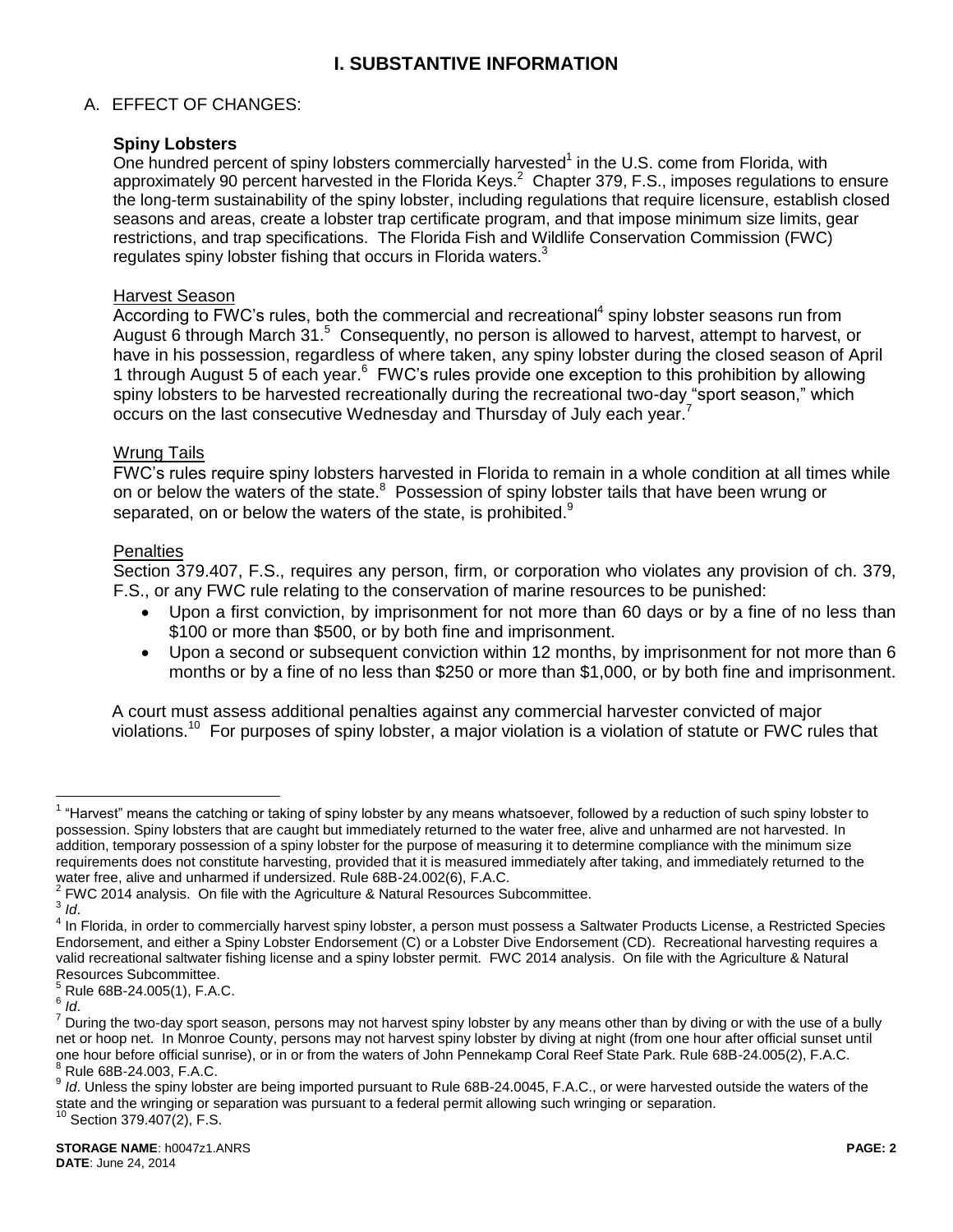involves more than 100 illegal spiny lobsters. In such instances, the court must impose an additional penalty of \$10 for each illegal spiny lobster, or part thereof, involved in the violation.<sup>11</sup>

## **Effect of the Bill**

The bill creates s. 379.407(5), F.S., to specify that it is a major violation to possess spiny lobster during the closed season or, while on the water, to possess spiny lobster tails that have been wrung or separated from the body, unless the possession is allowed by FWC rule. Any person, firm, or corporation that violates this provision is subject to the following penalties:

- A first violation is a second degree misdemeanor.<sup>12</sup> If the violation involves 25 or more lobster, the violation is a first degree misdemeanor.<sup>13</sup>
- A second violation is a first degree misdemeanor, and the violator is subject to a suspension of all license privileges for a period not to exceed 90 days.
- A third violation is a first degree misdemeanor with a mandatory minimum term of imprisonment of 6 months. The violator may also be assessed a civil penalty of up to \$2,500 and is subject to a suspension of all license privileges for up to six months.
- A third violation within one year after a second violation is a third degree felony<sup>14</sup> with a mandatory minimum term of imprisonment of one year. The violator must also be assessed a civil penalty of \$5,000 and all license privileges must be permanently revoked.
- A fourth or subsequent violation is a third degree felony with a mandatory minimum term of imprisonment of one year. The violator must also be assessed a civil penalty of \$5,000 and all license privileges must be permanently revoked.

The bill also amends s. 379.401, F.S., to conform a cross-reference.

# **II. FISCAL ANALYSIS & ECONOMIC IMPACT STATEMENT**

- A. FISCAL IMPACT ON STATE GOVERNMENT:
	- 1. Revenues:

Although there is an increase in assessed fines based on certain offenses relating to spiny lobsters, the number of potential violators is unknown. Therefore, the amount of revenue to be collected by the Fish and Wildlife Conservation Commission is indeterminate.

2. Expenditures:

The Criminal Justice Impact Conference met on January 30, 2014, and determined that this bill will have an insignificant negative prison bed impact on the Department of Corrections.

- B. FISCAL IMPACT ON LOCAL GOVERNMENTS:
	- 1. Revenues:

The number of potential violators is unknown. Therefore, the amount of revenue to be collected for court costs is indeterminate.

 $\overline{a}$ <sup>11</sup> *Id*.

 $12$  A second degree misdemeanor is punishable by up to 60 days in county jail and a \$500 fine. Sections 775.082 and 775.083, F.S.

<sup>&</sup>lt;sup>13</sup> A first degree misdemeanor is punishable by up to one year in county jail and a \$1,000 fine. Sections 775.082 and 775.083, F.S.

<sup>&</sup>lt;sup>14</sup> A third degree felony is punishable by up to five years imprisonment and a \$5,000 fine. Sections 775.082 and 775.083, F.S.